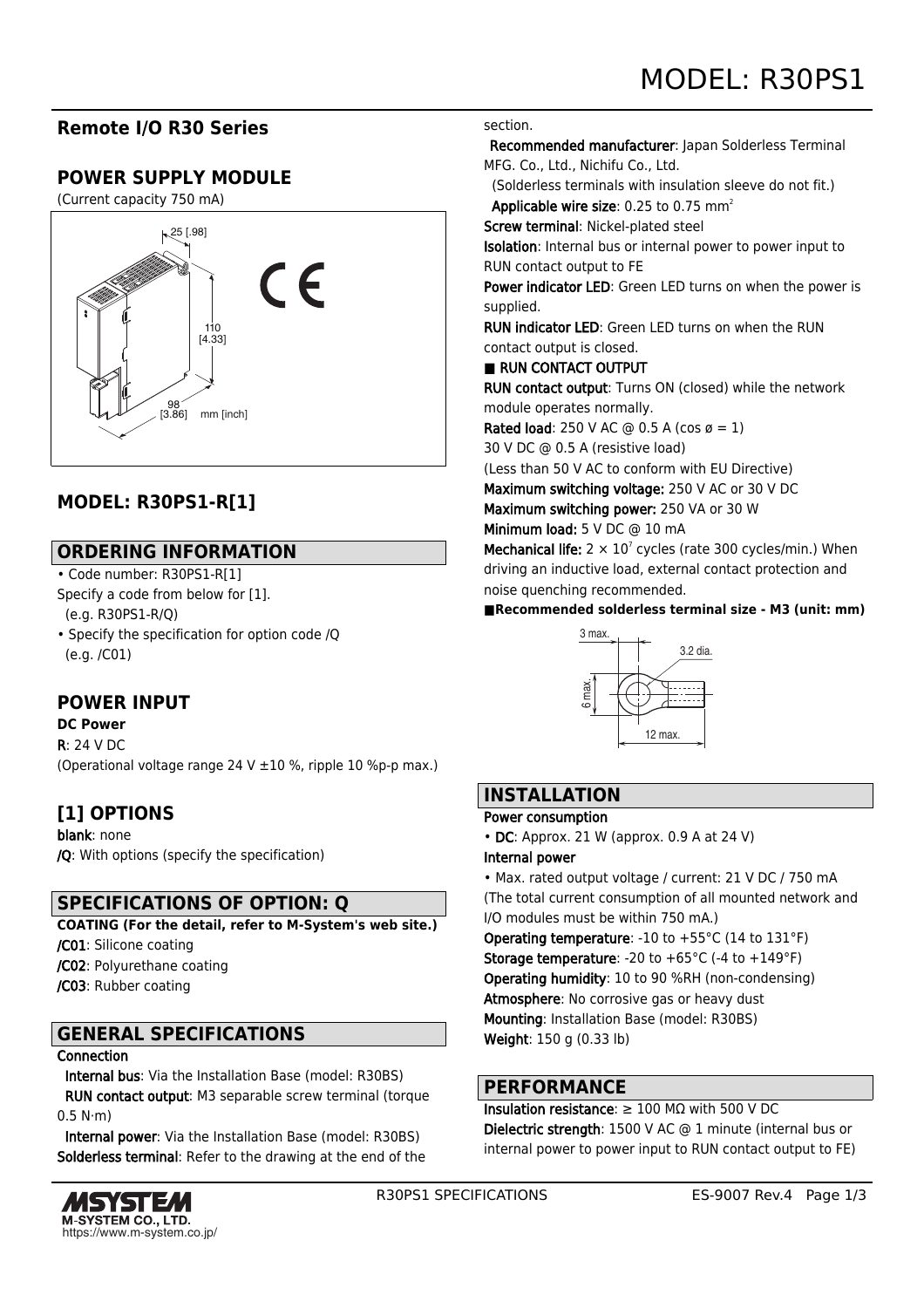### **STANDARDS & APPROVALS**

EU conformity: EMC Directive EMI EN 61000-6-4 EMS EN 61000-6-2 RoHS Directive

### **EXTERNAL VIEW**



## **TERMINAL ASSIGNMENTS**



| NO. | ID                 | <b>FUNCTON</b>            |
|-----|--------------------|---------------------------|
|     | RUN contact output | RUN contact output        |
| 2   | $U(+)$             | Power supply (24 V DC)    |
| З   | $V(-)$             | Power supply (0 V DC)     |
|     | RUN contact output | <b>RUN</b> contact output |
| 5   | NC.                | Not used                  |
|     | FF.                | Functional earth          |
|     |                    |                           |